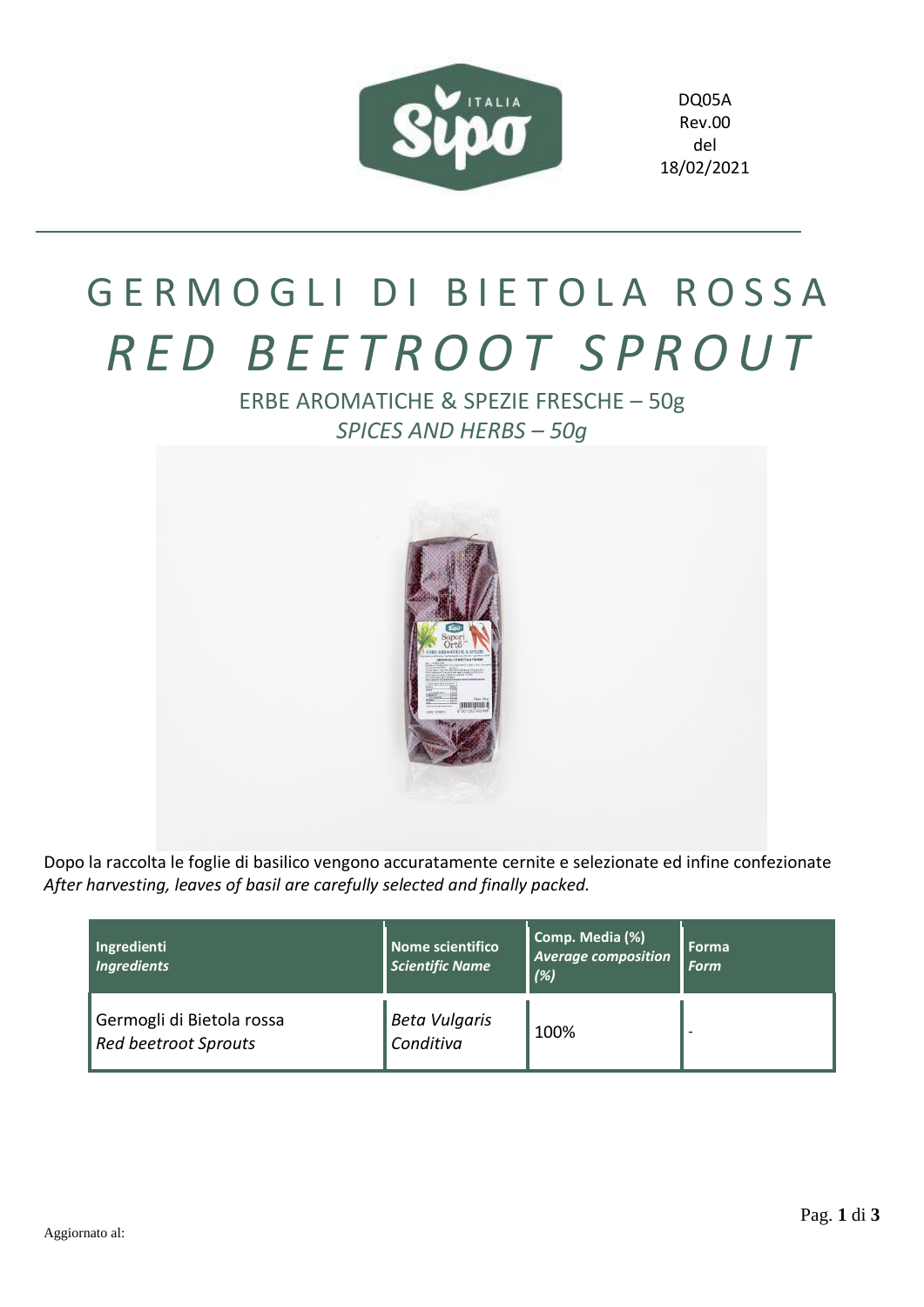## PACKAGING

| <b>Tipo confezione</b>                                      | Vassoio in PET - 19x7,5x3,5 cm                             |  |
|-------------------------------------------------------------|------------------------------------------------------------|--|
| Type of package                                             | Tray in $PET-19x7,5x3,5$ cm                                |  |
| Atmosfera protettiva<br>Modified atmosphere packaging (MAP) | <b>NO</b>                                                  |  |
| Codifica lotti                                              | gg/mm/aa                                                   |  |
| Lots encoding                                               | dd/mm/yy                                                   |  |
| Pezzi per collo                                             | 8 pezzi in cartoni 30x40x7,5 cm                            |  |
| Pieces per box                                              | 8 pieces in cardboard boxes 30x40x7,5 cm                   |  |
| <b>Pallettizzazione</b>                                     | Bancali 80x120: 8 colli per strato; 26 strati per pallet   |  |
| Palletizing                                                 | Pallets 80x120: 8 packages per layer; 26 layers per pallet |  |

**ETICHETTA** *LABEL*



**Temperatura di Trasporto**: con mezzi refrigerati e nel rispetto della catena del freddo *Transport Temperature: with refrigerated vehicles and by maintaining cold chain*

**Shelf-Life**: - *Shelf-Life: -*